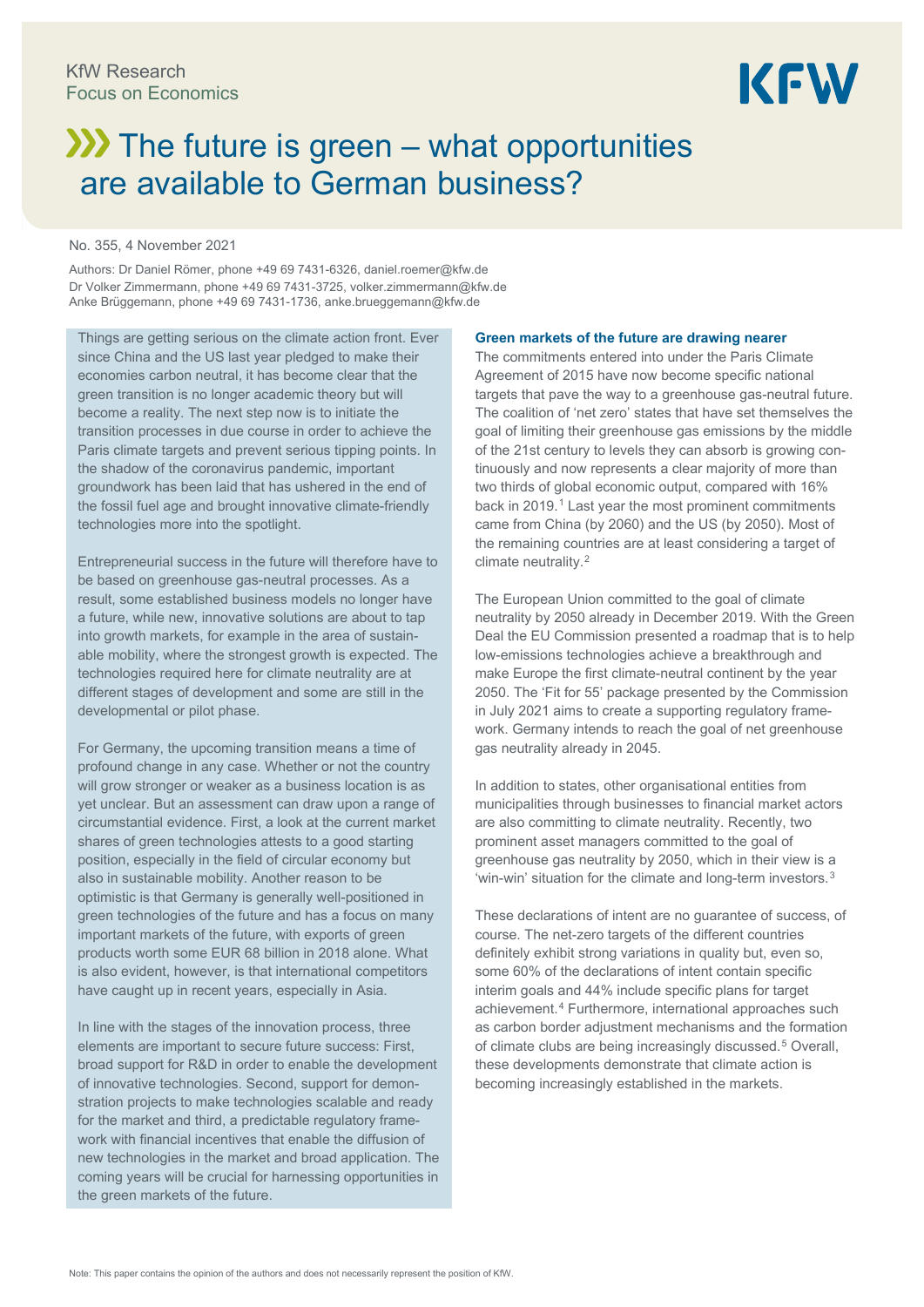

#### **Figure 1: Global market volume of green lead markets today and in 2030, in EUR billion**

Source: Federal Ministry for the Environment, Nature Conservation and Nuclear Safety (2021).

#### **Enormous potential for global growth**

For businesses, this means one thing in particular: green growth markets. The Federal Ministry for the Environment, Nature Conservation and Nuclear Safety (BMU) commissioned an analysis of the global market for green technologies, which also comprises the main technologies required to achieve climate neutrality.<sup>[6](#page-6-5)</sup> The market so defined is expected to grow by 7.3% annually from EUR 4.6 trillion today to a market volume of EUR 9.4 trillion in 2030. The analysis distinguished between seven lead markets with different rates of expected growth (Figure 1).

The segment of energy efficiency accounts for the largest market volume today – and in the future. The relative growth here, however, is a rather below-average +6.3% annually. This is unsurprising because this market is relatively wellestablished. The strongest growth within this segment is expected in the subsegment of energy efficiency in buildings, with 11% annually.<sup>[7](#page-6-6)</sup> In second place are energy-efficient production processes with a forecast annual growth rate of 8.3%.

The market segment with the most dynamic growth overall is that of sustainable mobility, which is growing by 8.7% a year.[8](#page-6-7) Here, the subsegment of alternative drivetrains is growing even more significantly (+13.3%) than other subsegments such as renewable fuels (+7.6%) or transport infrastructure and traffic management (+8.1%). Given the growing number of regulations in the transport sector, these increases appear plausible. Thus, the EU Commission in its 'Fit for 55' package recently submitted a bill aimed at tightening fleet emission standards once again, which will ultimately come down to banning new internal combustion engine vehicles by 2035. Other countries are aiming for similar bans. The plans of the Chinese government are for one in two new car sales to be new energy vehicles by 2035.[9](#page-6-8)

Renewable energy supply comprising generation, storage and efficient distribution networks is growing at a similarly rapid rate (+8.5% per year). Sustainable electricity

generation is the backbone of climate neutrality, with hydropower currently making up the largest share of global market volume, 26%, even before photovoltaic (PV) systems with 24% and wind farms with 18%. In the future, however, the latter two will gain importance. According to estimates of the International Energy Agency (IEA), the installed global capacity of PV and wind farms will grow fivefold by the end of the decade from around 1,500 GW in 2020 to more than 8,000 GW in 2030. Climate action scenarios available in Germany expect installed capacity to grow threefold to fivefold by the year 2050.[10](#page-6-9)

In addition, the field of energy storage technology in particular includes two segments that are still relatively small but will presumably grow very fast. One of them is electrochemical storage systems (such as batteries), which today make up only 6% of the storage market but are expected to grow by 18% a year up to 2030. Even more dynamic growth of 47% annually is expected to occur in the area of power-to-X (such as electrolysis of green hydrogen), which still accounts for less than 1% of the storage market.<sup>[11](#page-6-10)</sup>

## **Germany is a major player in green markets**

Germany already has a high share in these dynamically growing markets. This applies not just to overall production at German locations ('German production'), which accounted for around 8.5% of the global market for green technologies in 2020, but also with respect to all German businesses including locations abroad, which make up some 14% of green markets.[12](#page-6-11) Both values are significantly greater than Germany's share in global economic output, which was only 4.5% in 2020[13,](#page-6-12) and they illustrate its strong position in the field of green technologies today.

Figure 2 illustrates Germany's shares in global market volume of green technologies broken down by market segments, with empirical values for the year 2020 and forecasts for the year 2030.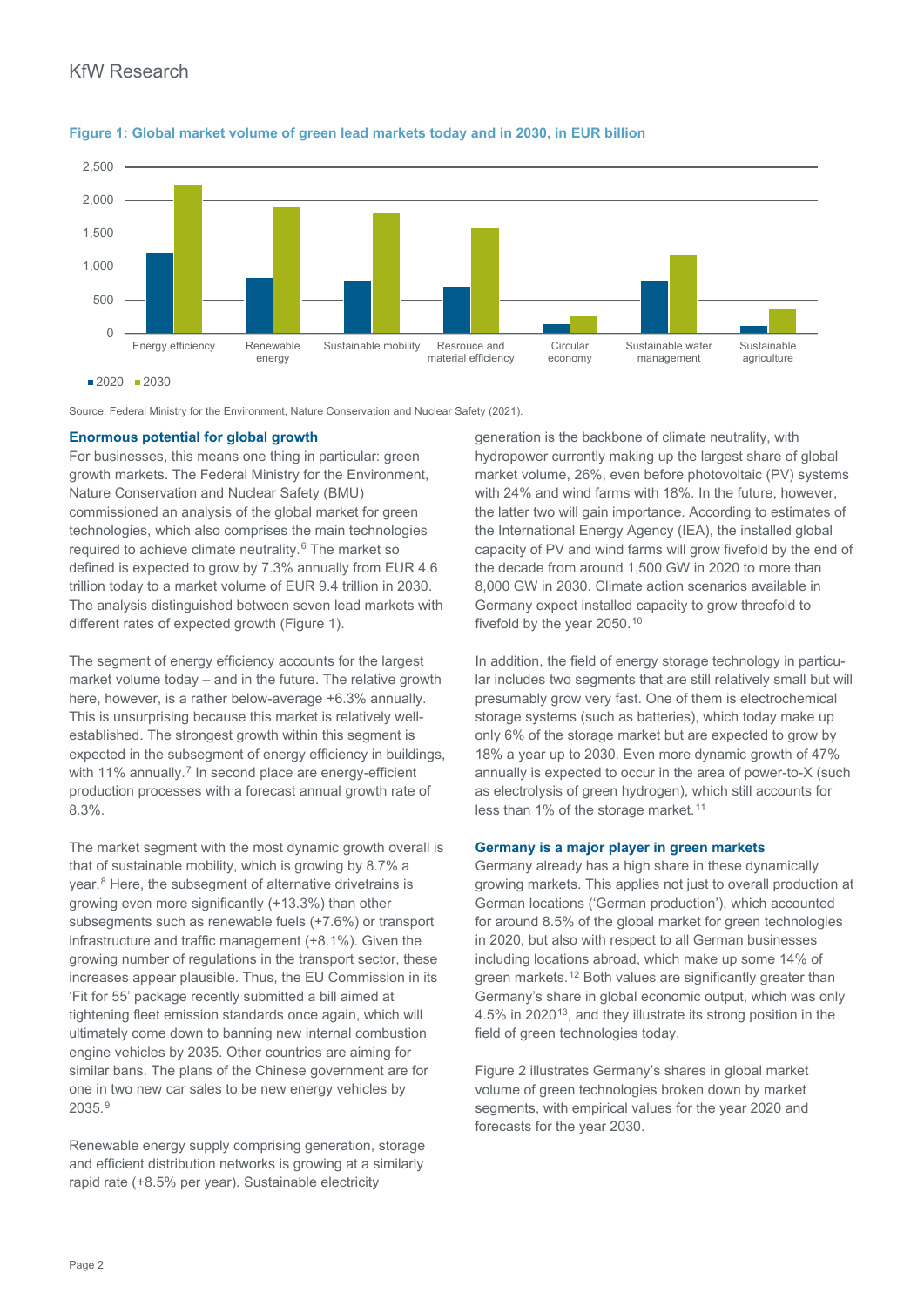

#### **Figure 2: Germany's shares in global green lead markets in per cent**



Source: Own calculations on the basis of BMU (2021).

Germany's market position is also reflected in exports. In 2018 German businesses exported environmental and climate-smart goods worth EUR 68 billion. That made Germany the second largest exporter of environmental and climate-smart goods, with 12% of global trade. Only China exported even more green technology goods, recording a global export share of 15% (EUR 82 billion).<sup>[14](#page-6-13)</sup> In 2018 the climate-relevant subsegment of environmentally friendly mobility made up 25% of Germany's exports of green technologies, energy efficiency took a share of 12% and sustainable electricity generation 10% (Figure 3).

The foregoing shows that Germany is in a good starting position in international competition with environmental and climate-smart goods. Another important reason German enterprises are currently so well-positioned is that they were confronted early on with high environmental standards and ambitious climate action targets in the domestic market. The commitments of many countries to climate neutrality will lead to a significant increase in global demand for low-emissions technologies. That will generate substantial opportunities for future growth and employment for German businesses.

#### **Climate neutrality needs considerable innovation**

The goal of achieving climate neutrality by the middle of the century is ambitious and requires a deep transformation of the economy and society. Achieving this goal will require technologies that are not yet on the market, in addition to those that are already available. In order for these technologies to be available in a timely manner, substantial innovation efforts must be undertaken during this decade.

According to the IEA (2021), a large portion of the greenhouse gas emission reductions that have to be achieved by 2030 can still be reached with technologies that are already available such as heat pumps and, in part, electric automobiles.

# **Figure 3: German exports of environmental and climate-smart goods in 2018 (EUR 68 billion in total)**



- **Environmentally friendly mobility** Water management
- 
- 
- -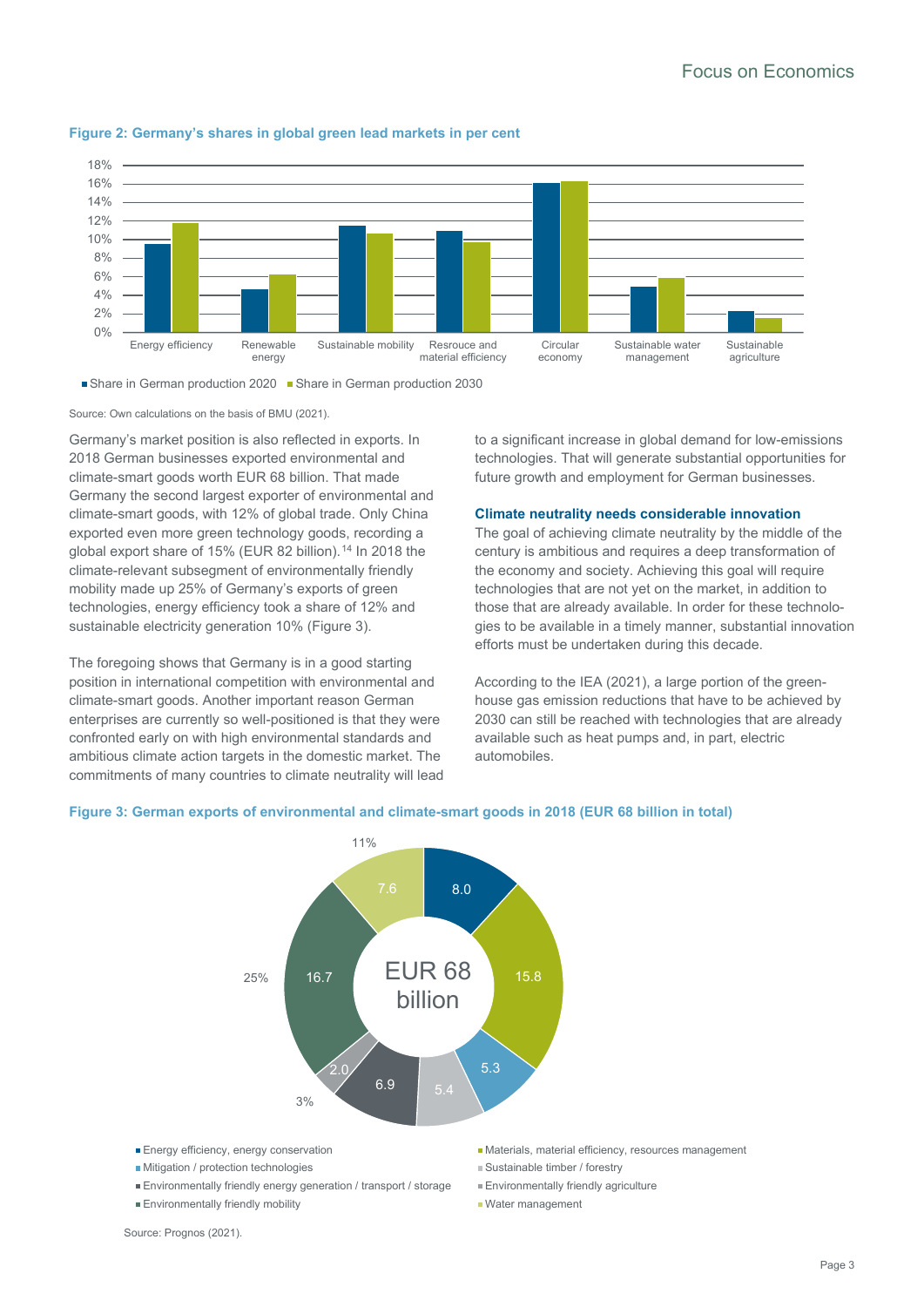However, nearly half of the reductions that need to be achieved by 2050 will be possible only by using technologies that are still at demonstration or prototype stage – such as large-scale electrolysis of green hydrogen, new generations of batteries and negative emissions technologies such as direct air capture (DAC) or carbon capture and storage (CCS).[15](#page-6-14) Irrespective of this, new and as yet unexplored technologies are expected to yield further breakthroughs, for example with regard to reduction potentials. Available technologies will also need to be improved, for example in order to achieve further cost reduction potentials or enhance their efficiency.

That is why no one should sit on their hands when it comes to developing and perfecting environmental technologies. This applies in particular to defending and expanding Germany's market position in climate-smart and environmental technologies.

## **Green technologies are a strength of Germany's innovation system**

The general public is less familiar with the fact that – alongside traditional strengths such as production technologies (mechanical engineering) and automotive technologies – environmental technologies have also evolved to become one of the strengths of the German innovation system. In a study commissioned by KfW Research, the Fraunhofer Institute for System and Innovation Research (ISI) in Karlsruhe examined how well Germany is positioned in the development of technologies that can be expected to achieve high market relevance in the medium term.<sup>[16](#page-6-15)</sup>

The study established a ranking to determine which of the examined technologies are currently evolving strongly and how large Germany's share is in their development. The ranking comprises a range of indicators for patenting activities, the production of scientific publications and trademark registrations. The result was a ranking that expresses Germany's relative strength in these technologies, in other words, which technologies are particularly promising from a German point of view.

It is evident that several climate-relevant technologies are found in the top half of the ranking (Figure 4). What is particularly positive is that by and large German enterprises focus precisely on those technologies that promise the highest growth markets: from battery technology through more efficient solar cells and drive technologies for electric mobility to hydrogen production and energy storage. The conditions for advancing environmental and climate technology expertise as a promising avenue particularly for Germany are therefore exceptionally favourable.

# **But Germany's top technological and market position is facing increasing long-term challenges …**

In order to make an economic assessment of Germany's position it is necessary to consider not just its current position but the historic development and current momentum. What

this reveals is that Germany's top position in the development and marketing of high-quality technological products has been under increasing attack for some time.

# **Figure 4: Germany is well-positioned in the area of green technology**

Index points on the basis of patents, scientific publications and trademark registrations.



#### Source: Schmoch et al. (2021).

For decades it has been apparent that increasingly more countries are developing capacities for developing new technologies, pursuing increasingly more ambitious R&D and innovation strategies and achieving international success. In recent decades, East Asian countries in particular have succeeded in gaining a technological foothold and offering high-quality goods and services, especially in the field of high-value technology products, which constitute traditional German strengths, for example in automotive and mechanical engineering and chemicals – as well as information and communications technologies. This growing competition is reflected in multiple indicators for the technological capabilities of most traditional technology producers and also influences the development of market shares.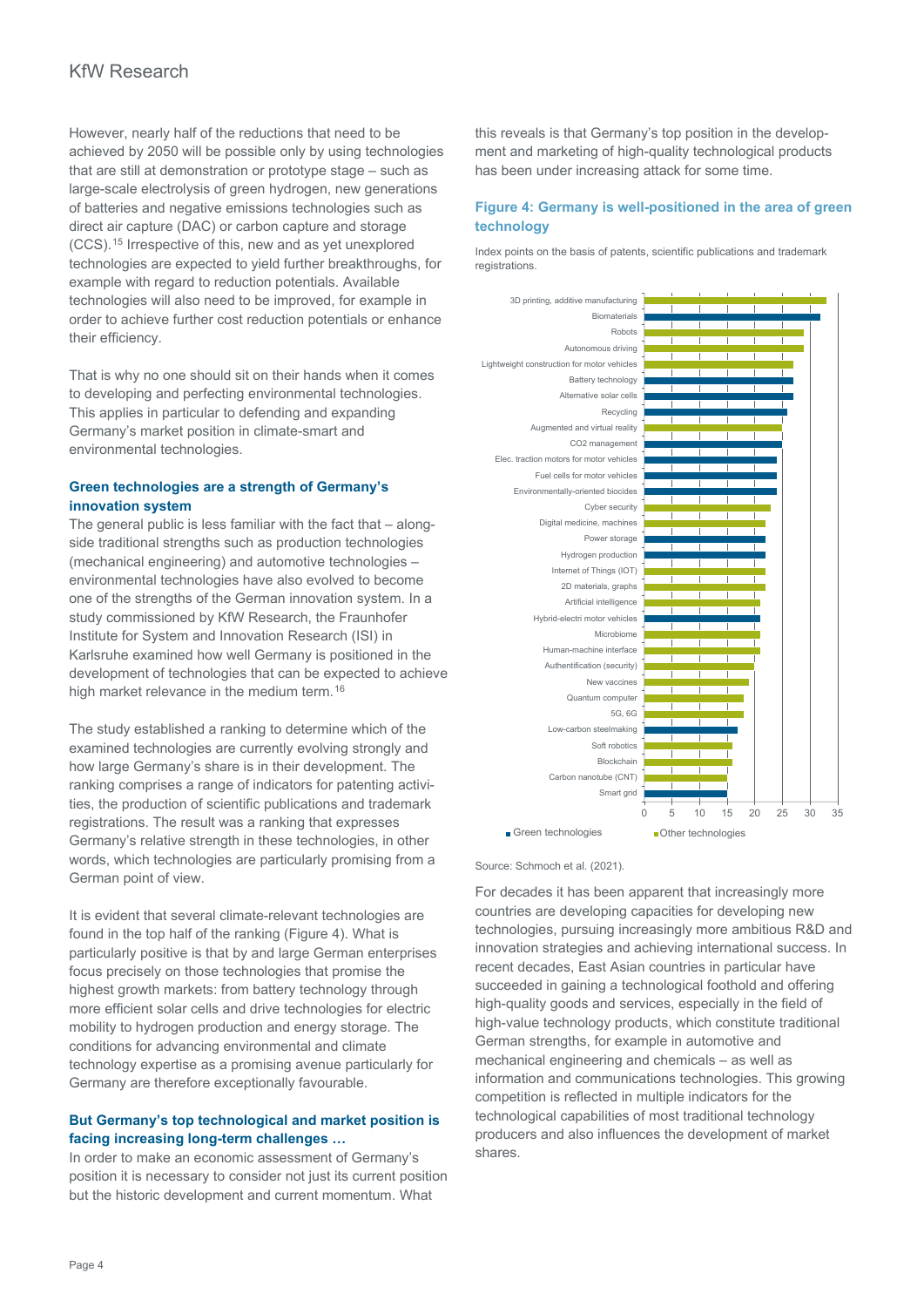# **... including in environmental and climate-smart technologies**

Environmental and climate technology provides another corroborating example. In 1990, Germany filed almost 25% of all worldwide environmental technology patents. Even though German patent applications have since quadrupled, that share has now slipped below 15%.[17](#page-6-16) This trend is also corroborated when we look at just the subset of patents that are of particular technological and economic importance. Germany's overall position has weakened here as well.<sup>[18](#page-6-17)</sup> With a view to exports, it was found that as recently as in 2007, Germany was the largest exporter of climate-smart goods and has since continually lost export share, especially to China and South Korea.<sup>[19](#page-7-0)</sup>

This trend needs to be viewed critically because technological strength has previously been an important locational advantage for Germany. This applies all the more as some of the sectors that are important for Germany, such as the automotive sector, were previously characterised by fossil fuel technologies and will have to expect sharply falling market shares already in the medium term unless they transition to innovative climate-neutral technologies. Thus, many jobs in Germany depend on whether the country can maintain world leadership in green technologies. It is the only way to create future-proof jobs and secure prosperity.

# **Innovation activity is increasingly concentrated in few enterprises**

Extensive R&D efforts are necessary to defend a top position in technological output. Of positive note in this respect is the fact that Germany has an ambitious R&D policy and has increased R&D expenditure in relation to economic output in recent years. The country must unwaveringly continue on this path in the coming years.

What should be viewed critically, however, is that these increases were achieved primarily by large enterprises and that overall innovation activity increasingly concentrates on fewer companies. Despite growing R&D expenditure in Germany, the innovator rate has continuously declined in the past approx. 15 years (Figure 5). But an innovative economy needs as broad a basis of innovation as possible because otherwise there will no longer be a sufficient number of highly capable suppliers, for example.

# **Specific challenges in environmental and climate innovations**

The important role which innovative technologies play for the intended transformation and the good but not necessarily secured position of German businesses put the search for suitable supportive policy instruments into the centre of attention. The first thing to consider is that innovation in the area of environmental and climate action usually faces the problem of 'double externality'.<sup>[20](#page-7-1)</sup> Positive external effects in the form of knowledge spillover can contribute to a situation in which proceeds from innovations do not exclusively benefit the innovating businesses but may also benefit competitors through the free use of knowledge. Furthermore, the costs of

climate and environmental damage are not yet being fully internalised in the cost calculations of the parties who cause the damage (negative external effects), so that environmental and climate action technologies often have competitive disadvantages compared with conventional technologies.

Both phenomena are known in economic literature as instances of market failure and as the reason that without corrective interventions, innovation activity remains below a level that is economically desirable with respect to both development and subsequent market introduction and diffusion. That is why the state must create additional incentives for innovations in environmental and climate action by providing appropriate frameworks and support.

# **Figure 5: Development of innovator rate and R&D expenditure as a percentage of GDP**



Note: Innovator rate in 2019 including organisational and marketing innovations

Source: OECD, KfW SME Panel

## **Three degrees of technological maturity are crucial to green economic policy approaches**

From an economic perspective it would make sense to distinguish three stages of development or maturity of environmental and climate-smart technologies that are each shaped by specific characteristics and obstacles (Figure 6).

The **development stage** of a technology involves researching the technology with its fundamental properties and developing possible applications. A current example is negative emissions technologies for the future capture and storage of greenhouse gases from the atmosphere. This stage typically concludes with the development of a prototype. It is marked by high uncertainty about the technological and economic success of the project. For example, it is often unclear which technological pathways will ultimately succeed. This makes it difficult to finance such projects, so economic policymakers need to step in. From the perspective of promotional policy, financial support approaches with high risk assumption, such as grants and bonuses or tax incentives for R&D, as well as promotional loans for later stages in the development process are important tools.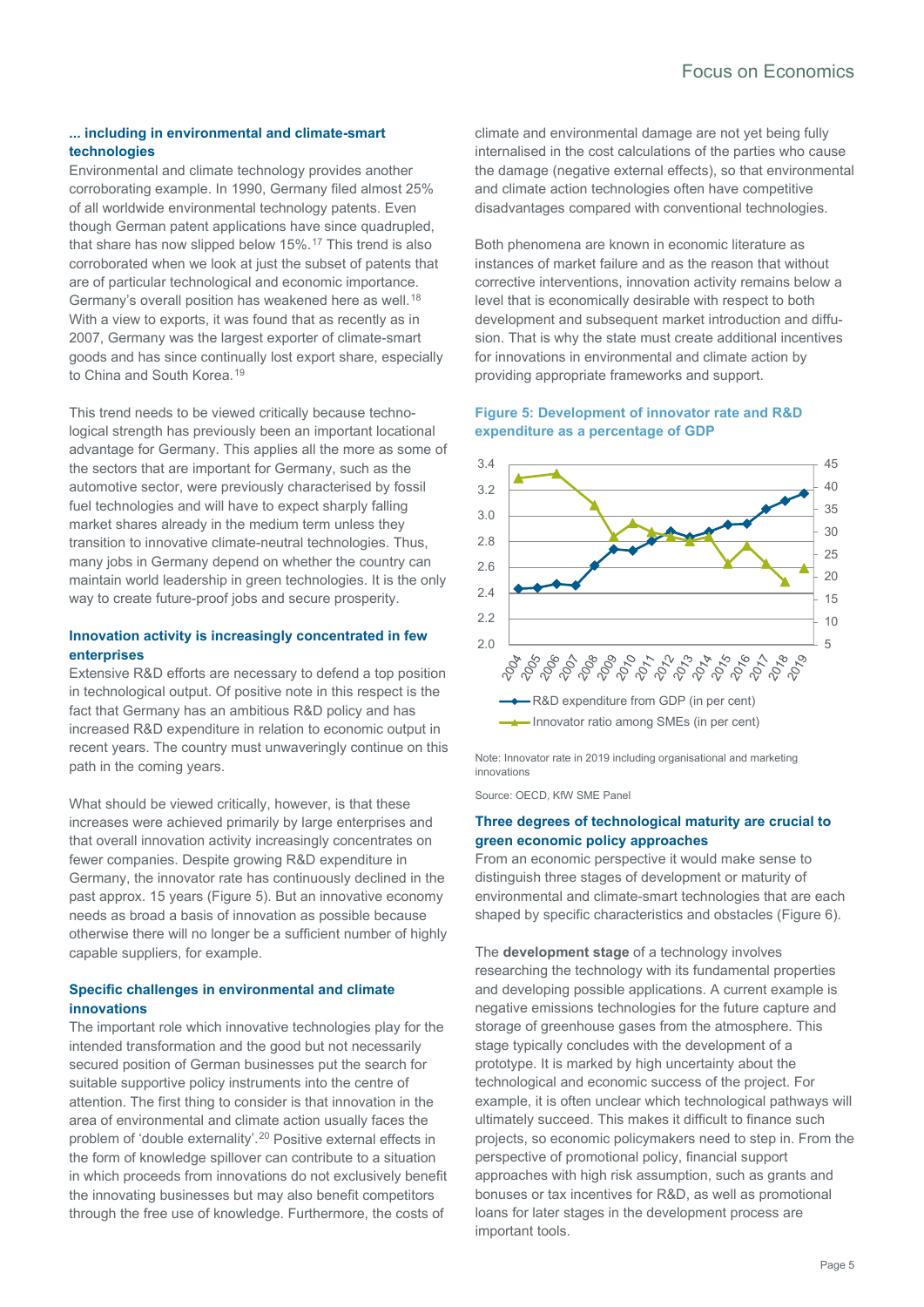



Source: KfW Research (2021).

In the following **market introduction stage,** technologies are developed to a point where they have proven their general functioning but are not yet being broadly deployed. They are typically used in initial industrial-scale applications. A current example are electrolysers for the production of hydrogen from electricity. At this level of maturity there is much less uncertainty about success than during the development stage. Nonetheless, certain technical and economic risks remain, for example in upscaling an application, as well as problems surrounding the use of the economic return. In the field of environmental and climate technologies, state assistance in market development in the form of financial support for demonstration projects (e.g. for first-time industrial-scale applications) is an important type of aid. From the viewpoint of promotional policy, financing instruments such as loans with a grant component or subsidies, which have a lower intensity compared with R&D promotion during the development stage, would make sense. Risk assumptions can also be helpful in individual cases.

A new promotional format was created here in the field tests of the energy transition. As part of an ideas competition, viable energy technologies were tested under real-world conditions and on an industrial scale. This support serves as an incentive for the accelerated realisation of large-scale innovations for the energy transition by offsetting technological and economic risks around the state of the art and the current regulatory framework with grants.

It is also evident that newly founded businesses in innovative market segments are often the first to embrace new technologies from which they develop marketable products and services.<sup>[21](#page-7-2)</sup> For such start-ups, financings with venture capital are suitable financing instruments that can be supported by refinancing equity providers, for example.

Finally, the **diffusion stage** of the innovation process refers to the application of new technologies across the breadth of the economy and society that ultimately enable the necessary climate and environmental benefits. Electric cars are a current example. The residual risks here can be considered low. However, the negative external effects described above typically make environmental and climate-smart technologies more cost-intensive in their acquisition and use compared with conventional technologies. Support measures that address this cost disadvantage are therefore urgently needed for the rapid diffusion of green technologies. These include, for example, a clear and rising  $CO<sub>2</sub>$  pricing signal or low-interest promotional loans and grants in order to reduce the increased costs of investing in green technologies. Public procurement measures and setting environmental standards using regulatory law can also help speed up market penetration.

In order to drive forward the market introduction and diffusion of new climate-smart technologies, particularly in the industrial sector, the Federal Government plans to trial what are referred to as 'carbon contracts for difference' in selected sectors, particularly steel and chemicals. This promotional instrument is designed to offset higher costs of operating key low-carbon technologies compared with conventional technologies. It intends to provide project-specific contributions to operating costs to offset CO2 avoidance costs, with the amount provided usually calculated as the difference between actual CO<sub>2</sub> avoidance costs and the current CO<sub>2</sub> price of the EU Emissions Trading System. This enables efficient incentives to be set at the time of investment to promote long-term operation of innovative technologies.<sup>[22](#page-7-3)</sup>

#### **Conclusion**

Green technologies and, hence, green innovations are increasingly moving into the spotlight. They are important not just for climate action but for the long-term viability of the economy itself because they enhance the country's technological capabilities and thereby secure opportunities for future growth and employment.

With respect to green technologies of the future, Germany enjoys a good starting position which is coming under growing pressure from international competitors. The priority now is to secure and further expand this strong position for the future. What is important is to provide a suitable environment that enables three things to be realised: developing further innovative solutions through relevant research activities, transitioning technologies that are in the demonstration stage to market-ready, broadly viable technologies and deploying market-ready technologies on a broad scale. This calls for substantial efforts in all three areas – also in order to be able to achieve the goal of climate neutrality in the first place. The approaches can be structured as follows:

 $-$  Research and development: R&D efforts need to be ramped up to close the remaining gaps on the pathway towards a net zero emissions economy and society after 2030 – and to secure Germany's strong competitive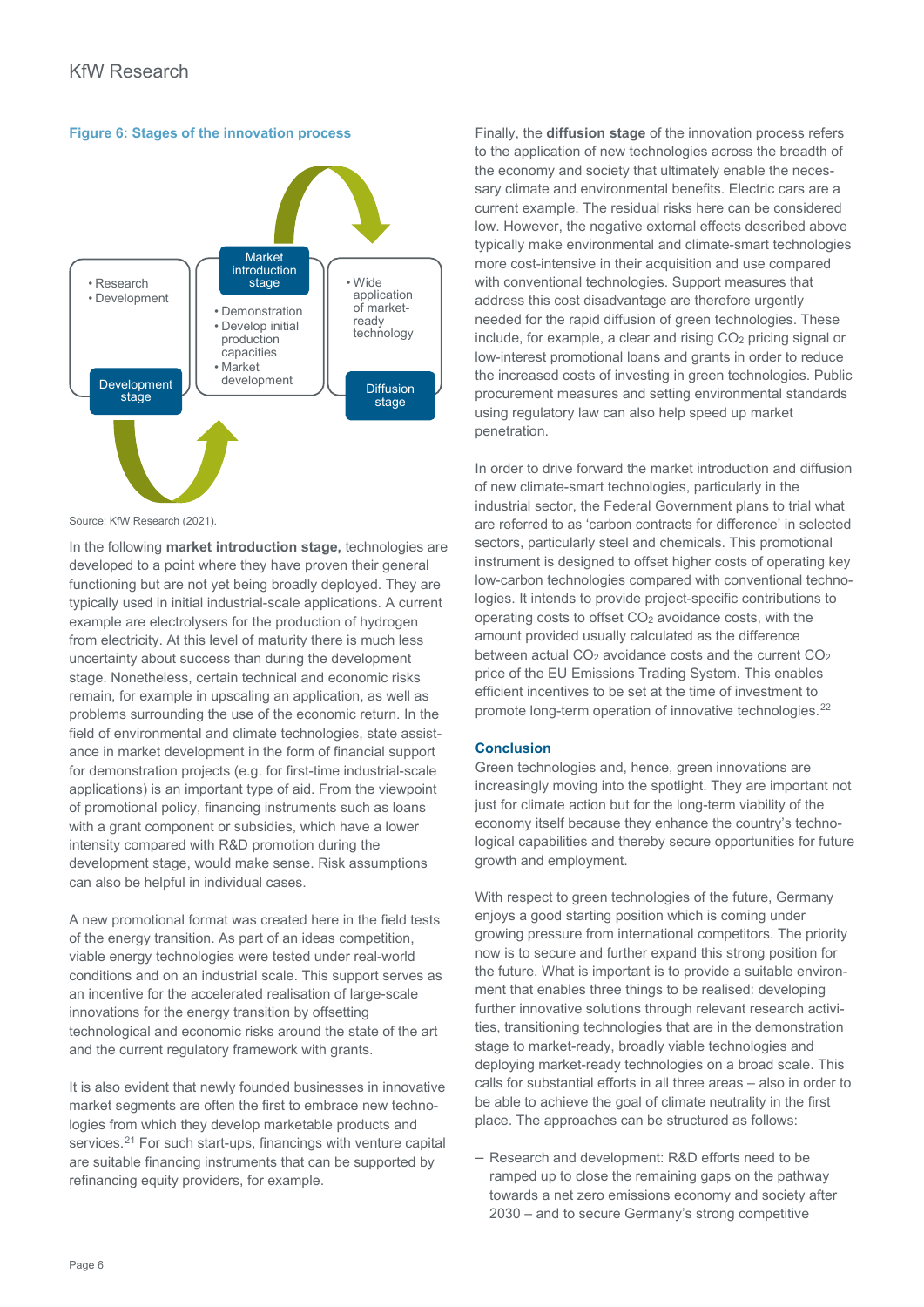position in the sector of green technologies. This applies to negative emission technologies and the development of green fuels, for example. Broad and technologically open innovation support is of special importance here.

- ‒ Market introduction: The continuing development of market-relevant technologies of the future that are on the brink of a commercial breakthrough must be further promoted. This applies in particular to the hydrogen economy, including the provision of distribution and import infrastructures as well as the next generations of (where possible, green) batteries. Promoting industrial-scale demonstration facilities is particularly important here.
- ‒ Diffusion: Enabling conditions must be created that make available technologies economically attractive enough for broad application. Examples include broader use of photovoltaic solar power and wind power, electric vehicles and technologies for increasing the energy efficiency of buildings, industry and trade. The expansion of electricity and charging infrastructure as well as local and district heating networks must also be driven forward.

The roadmap to climate neutrality is now clearly defined, as is its timeline. In this respect, green technologies are fundamentally different from other technologies for which the future can be defined more openly and the pathway to be mapped can be defined less clearly in advance. For one thing, the transition is a matter of great urgency given the looming climate impacts. For another, this also gives a clear timeframe which can enable unusual planning certainty: By around the middle of the century, vast parts of the global

community will have achieved greenhouse gas neutrality. In combination with the analyses of technological pathways, this makes it possible to plan the transition with relative ease.

All of this requires extensive investment. Germany alone will have to mobilise around EUR 5 trillion to achieve climate neutrality.[23](#page-7-4) Not only does this underscore the challenge the country faces; it also illustrates the volume in which climatefriendly technologies will now have to be rolled out in many areas. This offers potential for Germany as a leading provider of environmental and climate-smart technology to participate in the transition on the supply side as well. Politicians and businesses must now seize this opportunity. The current decade leading up to 2030 is likely to be critical – for the climate outcome and for Germany's future prosperity.

> Follow KfW Research on Twitter.

Or sign up for our free email Or sign up for our free emails<br>newsletter and you won't miss out on<br>newsletter newsletter and you won charge

Subscribe here

<span id="page-6-0"></span><sup>1</sup> Cf. Black et al. (2021)[: Taking Stock: A global assessment of net zero targets,](https://ca1-eci.edcdn.com/reports/ECIU-Oxford_Taking_Stock.pdf) Energy & Climate Intelligence Unit and Oxord Net Zero.

<span id="page-6-1"></span><sup>2</sup> [Net Zero Tracker | Energy & Climate Intelligence Unit \(eciu.net\)](https://eciu.net/netzerotracker)

<span id="page-6-2"></span><sup>3</sup> [Investors BlackRock, Vanguard join net zero effort | Reuters.](https://www.reuters.com/business/sustainable-business/investors-blackrock-vanguard-join-net-zero-effort-2021-03-29/) 

<span id="page-6-3"></span><sup>4</sup> Cf. Black et al. (2021)[: Taking Stock: A global assessment of net zero targets,](https://ca1-eci.edcdn.com/reports/ECIU-Oxford_Taking_Stock.pdf) Energy & Climate Intelligence Unit and Oxord Net Zero.

<span id="page-6-4"></span><sup>5</sup> Cf. Römer, D. and Schwartz, M. (2021)[: The EU's carbon border adjustment: A trade barrier or an opportunity for global climate action?,](https://www.kfw.de/PDF/Download-Center/Konzernthemen/Research/PDF-Dokumente-Fokus-Volkswirtschaft/Fokus-englische-Dateien/Fokus-2021-EN/Focus-No.-345-September-2021-CBAM.pdf) Focus on Economics No. 345, KfW Research.

<span id="page-6-5"></span><sup>6</sup> Cf. German Federal Ministry for the Environment (2021): GreenTech made in Germany 2021.

<span id="page-6-6"></span><sup>7</sup> The subsegment of passive houses is even expected to grow by 31% per year, cf. BMU (2021): Green Tech in Germany

<span id="page-6-7"></span><sup>8</sup> The fastest-growing market by 2030 is likely to be that of sustainable agriculture, which is set to grow by 11.3% annually. This segment plays a rather less significant role in terms of market volume, however.

<span id="page-6-8"></span><sup>9</sup> China's NEV sales to account for 20% of new car sales by 2025, 50% by 2035 | Reuters.

<span id="page-6-9"></span><sup>10</sup> Vgl. Fraunhofer ISI, Consentec GmbH (2021): Langfristszenarien für die Transformation des Energiesystems in Deutschland (*Long-term scenarios for the transformation of the energy*  system in Germany – our title translation, in German). Third study on behalf of the German Federal Ministry of Economics and Agora Energiewende (2020): Klimaneutrales Deutschland (*Climate-neutral Germany* – our title translation, in German).

<span id="page-6-10"></span><sup>11</sup> The storage market is currently dominated by mechanical energy storage (pumped-storage power plants, compressed air storage power plants, reservoir power plants and flywheels). Power-to-X is a generic term that refers to various technical processes used to generate heat, synthetic fuels or raw materials from electricity using renewable energy.

<span id="page-6-11"></span><sup>12</sup> Cf. Federal Ministry for the Environment (2021): GreenTech in Germany.

<span id="page-6-12"></span><sup>13</sup> Cf. IMF (2021): World Economic Outlook, https://www.imf.org/external/datamapper/NGDPD@WEO/OEMDC/ADVEC/WEOWORLD/. Retrieved on 26 August 2021.

<span id="page-6-13"></span><sup>14</sup> Cf. Abel-Koch, J. and Ullrich, K. (2021)[: Low globalisation momentum requires adjustment of German companies' growth strategies,](https://www.kfw.de/PDF/Download-Center/Konzernthemen/Research/PDF-Dokumente-Fokus-Volkswirtschaft/Fokus-englische-Dateien/Fokus-2021-EN/Focus-No.-349-October-2021-growth-strategies.pdf) Focus on Economics No. 349, KfW Research, and Prognos (2021)[: Globalisierung in der Krise – Die deutschen Unternehmen brauchen neue Wachstumsstrategien \(](https://www.kfw.de/PDF/Download-Center/Konzernthemen/Research/PDF-Dokumente-Studien-und-Materialien/Globalisierung-in-der-Krise-2021.pdf)*Globalisation in crisis – German enterprises need new growth strategies* – our title translation, in German only), Basel. Study commissioned by KfW Group.

<span id="page-6-14"></span><sup>15</sup> For more in regard to this section see IEA (2021): Net Zero by 2050, A Roadmap for the Global Energy Sector.

<span id="page-6-15"></span><sup>16</sup> Cf. Schmoch, U. et. al (2021)[: Identifizierung und Bewertung von Zukunftstechnologien für Deutschland \(](https://www.kfw.de/PDF/Download-Center/Konzernthemen/Research/PDF-Dokumente-Studien-und-Materialien/KfW_Bericht_Zukunftstechnologien.pdf)*Identifying and assessing future technologies for Germany* – our title translation, in German only). Final report to KfW.

<span id="page-6-16"></span><sup>17</sup> Cf. German Federal Environment Agency (2020): Die Umweltwirtschaft in Deutschland. Entwicklung, Struktur und internationale Wettbewerbsfähigkeit (*Germany's environmental industry. Development, structure and international competitiveness - our title translation, in German only)* 

<span id="page-6-17"></span><sup>18</sup> Cf. Breitinger, J., Dierks, B. und T. Rausch (2020): World class patents in cutting-edge technologies Bertelsmann Stiftung (ed.)